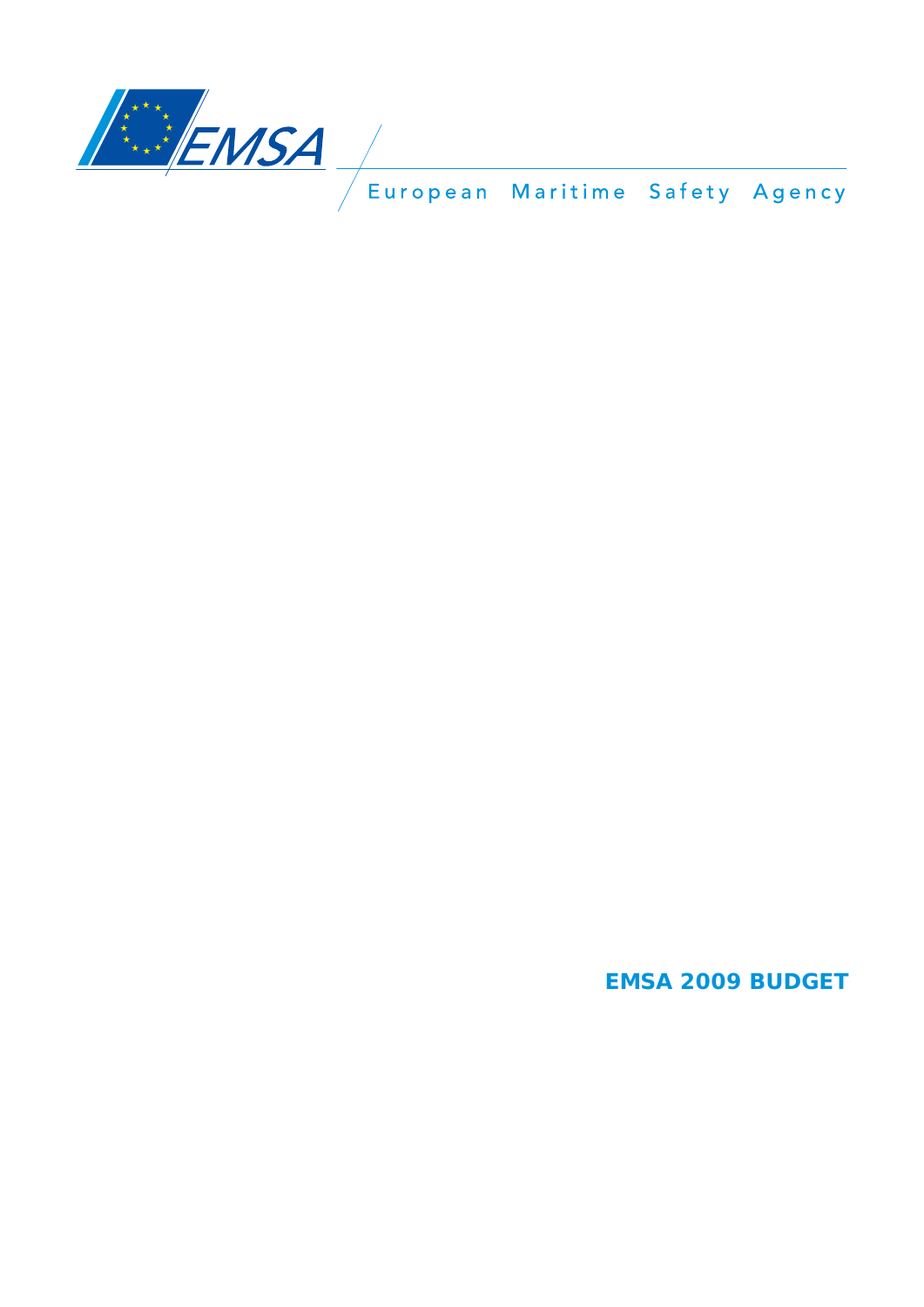Section XXIV — Statement of revenue and expenditure of the European Maritime Safety Agency for the financial year 2009

Part I - Statement of revenue and expenditure of the European Maritime Safety Agency for the financial year 2009

### Revenue — REVENUE

### Title 2 — SUBSIDY FROM THE COMMISSION

*Figures* 

| <b>Title</b><br>Chapter | Heading                |                              | Budget 2009               |                              | Budget 2008               |                                           |
|-------------------------|------------------------|------------------------------|---------------------------|------------------------------|---------------------------|-------------------------------------------|
|                         |                        | Commitment<br>Appropriations | Payment<br>Appropriations | Commitment<br>Appropriations | Payment<br>Appropriations | Commitment &<br>Payment<br>Appropriations |
| 20                      | FROM<br><b>SUBSIDY</b> | $48,485,000,$ -              | $53,450,000,$ —           | 50,202,879,                  | $50,227,866,$ -           | 48,249,058,-                              |
| 2 <sub>1</sub>          | THE COMMISSION         | $400,000,$ —                 | $400.000 -$               |                              |                           |                                           |
|                         | <b>OPERATIONAL</b>     |                              |                           |                              |                           |                                           |
|                         | <b>INCOME</b>          |                              |                           |                              |                           |                                           |
|                         | Title 2 - Total        | 48,885,000,-                 | $53,850,000,$ -           | $50,202,879, -$              | $50,227,866$ –            | 48,249,058,-                              |

### Chapter 2 0 — SUBSIDY FROM THE COMMISSION

*Figures* 

| Financial year 2009           |                            | Financial year 2008           |                            | Financial year 2007           |                            |  |
|-------------------------------|----------------------------|-------------------------------|----------------------------|-------------------------------|----------------------------|--|
| Commitments<br>Appropriations | Payments<br>Appropriations | Commitments<br>Appropriations | Payments<br>Appropriations | Commitments<br>Appropriations | Payments<br>Appropriations |  |
| $48,485,000, -$               | 53,450,000—                | $50,202,879,$ —               | $50,227,866,$ –            | 48,249,058,—                  | $48,249,058,$ -            |  |

## Chapter 2 1 — OPERATIONAL INCOME

| Financial year 2009           |                            | Financial                     | vear 2008                  | <b>Financial</b><br>vear 2007 |                            |  |
|-------------------------------|----------------------------|-------------------------------|----------------------------|-------------------------------|----------------------------|--|
| Commitments<br>Appropriations | Payments<br>Appropriations | Commitments<br>Appropriations | Payments<br>Appropriations | Commitments<br>Appropriations | Payments<br>Appropriations |  |
| 400,000,—                     | $400,000,$ —               |                               |                            |                               |                            |  |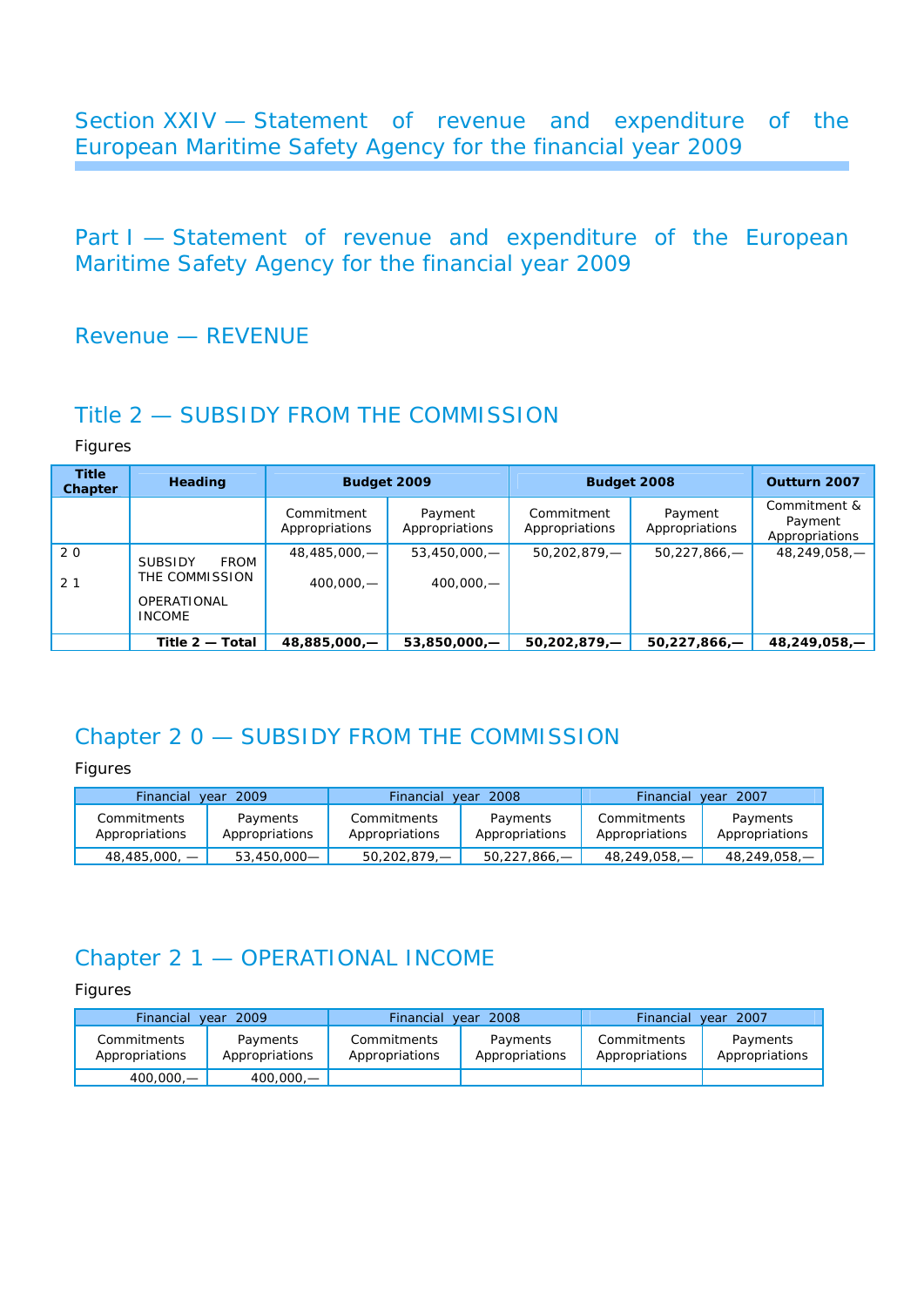# Expenditure — EXPENDITURE

#### *Figures*

| <b>Title</b> | Heading                                                            |                              | Appropriations 2009       |                              | Appropriations 2008       |            | Outturn 2007 |
|--------------|--------------------------------------------------------------------|------------------------------|---------------------------|------------------------------|---------------------------|------------|--------------|
|              |                                                                    | Commitment<br>Appropriations | Payment<br>Appropriations | Commitment<br>Appropriations | Payment<br>Appropriations | Committed  | Paid         |
|              | <b>STAFF</b>                                                       | 19,266,500                   | 19,266,500                | 18 116 000                   | 18 116 000                | 11,999,132 | 11,805,307   |
| 2            | BUILDINGS, EQUIPMENT AND<br>MISCELLANEOUS OPERATING<br>EXPENDITURE | 3,283,500                    | 3,283,500                 | 2,860,000                    | 2,860,000                 | 3,148,720  | 1,881,439    |
|              | OPERATIONAL EXPENDITURE                                            | 26,335,000                   | 31,300,000                | 29 226 879                   | 29 251 866                | 28,131,888 | 19,294,910   |
|              | Expenditure - Total                                                | 48,885,000                   | 53,850,000                | 50 202 879                   | 50,227,866                | 43,279,741 | 32,981,656   |

#### Title 1 — STAFF

| <b>Title</b><br>Chapter | Heading                                                                  | Appropriations 2009<br>Appropriations 2008<br>(amended budget 2008) |                           |                              | Outturn 2007              |            |            |
|-------------------------|--------------------------------------------------------------------------|---------------------------------------------------------------------|---------------------------|------------------------------|---------------------------|------------|------------|
|                         |                                                                          | Commitment<br>Appropriations                                        | Payment<br>Appropriations | Commitment<br>Appropriations | Payment<br>Appropriations | Committed  | Paid       |
|                         | STAFF IN ACTIVE EMPLOYMENT                                               | 17,017,000                                                          | 17,017,000                | 15,671,000                   | 15,671,000                | 10,502,125 | 10,477,120 |
| 12                      | MISCELLANEOUS EXPENDITURE<br>ON STAFF RECRUITMENT AND<br><b>TRANSFER</b> | 987,000                                                             | 987,000                   | 1,240,000                    | 1,240,000                 | 868,582    | 780.414    |
| 1 <sub>3</sub>          | MISSIONS AND DUTY TRAVEL                                                 | 200,000                                                             | 200,000                   | 150,000                      | 150,000                   | 100,758    | 78,020     |
| 14                      | SOCIOMEDICAL STRUCTURE                                                   | 622,500                                                             | 622,500                   | 640,000                      | 640,000                   | 234,028    | 186,481    |
| 16                      | <b>SOCIAL MEASURES</b>                                                   | 400,000                                                             | 400,000                   | 375,000                      | 375,000                   | 271,640    | 263,615    |
| 17                      | AND<br>ENTERTAINMENT<br><b>REPRESENTATION</b>                            | 40,000                                                              | 40,000                    | 40,000                       | 40,000                    | 22,000     | 19,656     |
|                         | Title 1 - Total                                                          | 19,266,500                                                          | 19,266,500                | 18,116,000                   | 18,116,000                | 11.999.132 | 11.805.307 |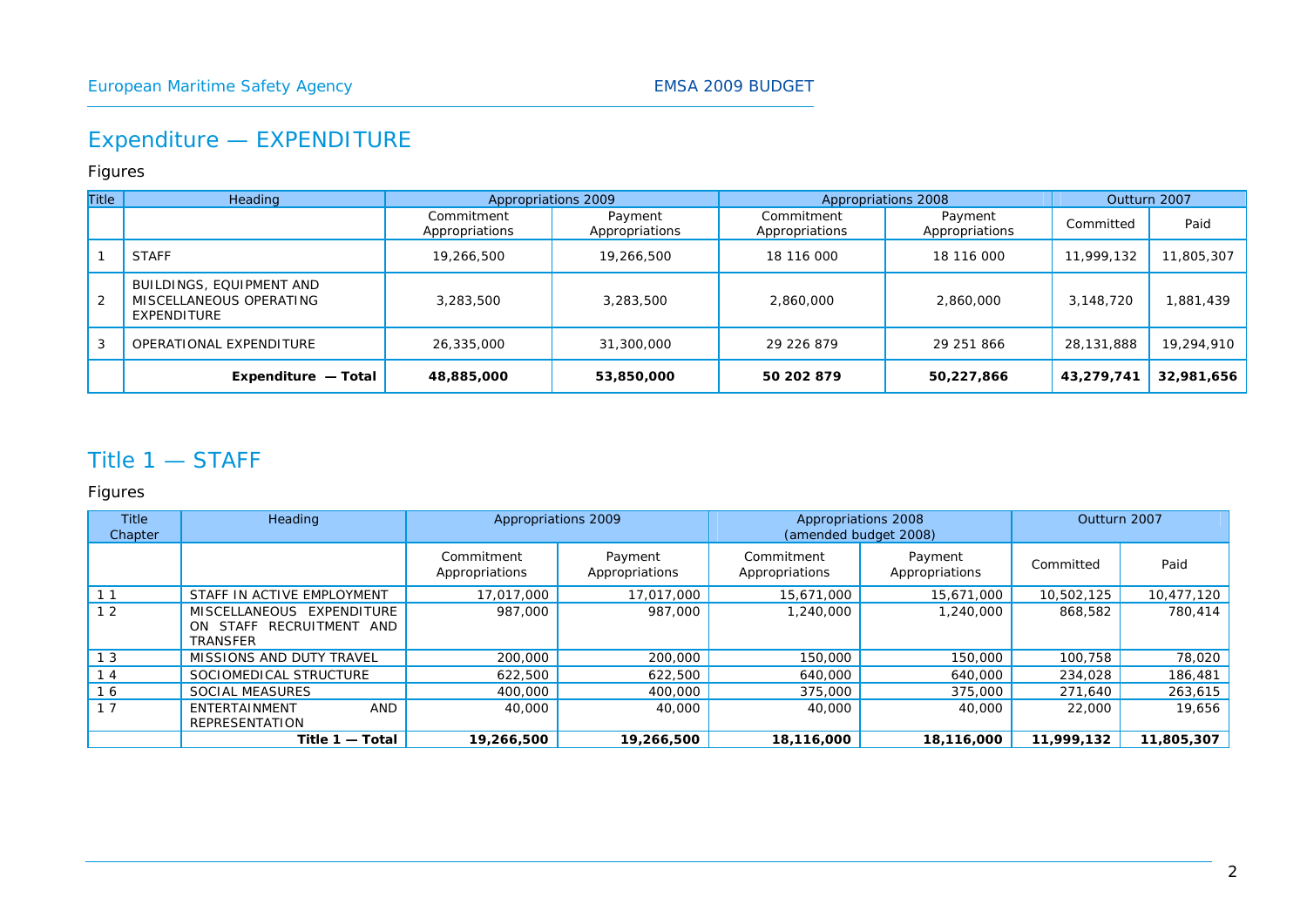### Chapter 1 1 — STAFF IN ACTIVE EMPLOYMENT

*Figures* 

| Appropriations 2009           |                            | Appropriations 2008           |                            | Outturn 2007 |            |  |
|-------------------------------|----------------------------|-------------------------------|----------------------------|--------------|------------|--|
| Commitments<br>Appropriations | Payments<br>Appropriations | Commitments<br>Appropriations | Payments<br>Appropriations | Committed    | Paid       |  |
| 17,017,000                    | 17,017,000                 | 15,671,000                    | 15,671,000                 | 10,502,125   | 10,477,120 |  |

### Chapter 1 2 — MISCELLANEOUS EXPENDITURE ON STAFF RECRUITMENT AND TRANSFER

*Figures* 

| Appropriations 2009           |                            | Appropriations 2008           |                            | Outturn 2007 |         |  |
|-------------------------------|----------------------------|-------------------------------|----------------------------|--------------|---------|--|
| Commitments<br>Appropriations | Payments<br>Appropriations | Commitments<br>Appropriations | Payments<br>Appropriations | Committed    | Paid    |  |
| 987,000                       | 987,000                    | 1,240,000                     | 1,240,000                  | 868,582      | 780,414 |  |

## Chapter 1 3 — MISSIONS AND DUTY TRAVEL

*Figures* 

| Appropriations 2009           |                            | Appropriations 2008           |                            | Outturn 2007 |        |  |
|-------------------------------|----------------------------|-------------------------------|----------------------------|--------------|--------|--|
| Commitments<br>Appropriations | Payments<br>Appropriations | Commitments<br>Appropriations | Payments<br>Appropriations | Committed    | Paid   |  |
| 200,000                       | 200,000                    | 150,000                       | 150,000                    | 100,758      | 78,020 |  |

# Chapter 1 4 — SOCIOMEDICAL STRUCTURE

| Appropriations 2009           |                            | Appropriations 2008           |                            | Outturn 2007 |         |  |
|-------------------------------|----------------------------|-------------------------------|----------------------------|--------------|---------|--|
| Commitments<br>Appropriations | Payments<br>Appropriations | Commitments<br>Appropriations | Payments<br>Appropriations | Committed    | Paid    |  |
| 622,500                       | 622,500                    | 640,000                       | 640,000                    | 234,028      | 186,481 |  |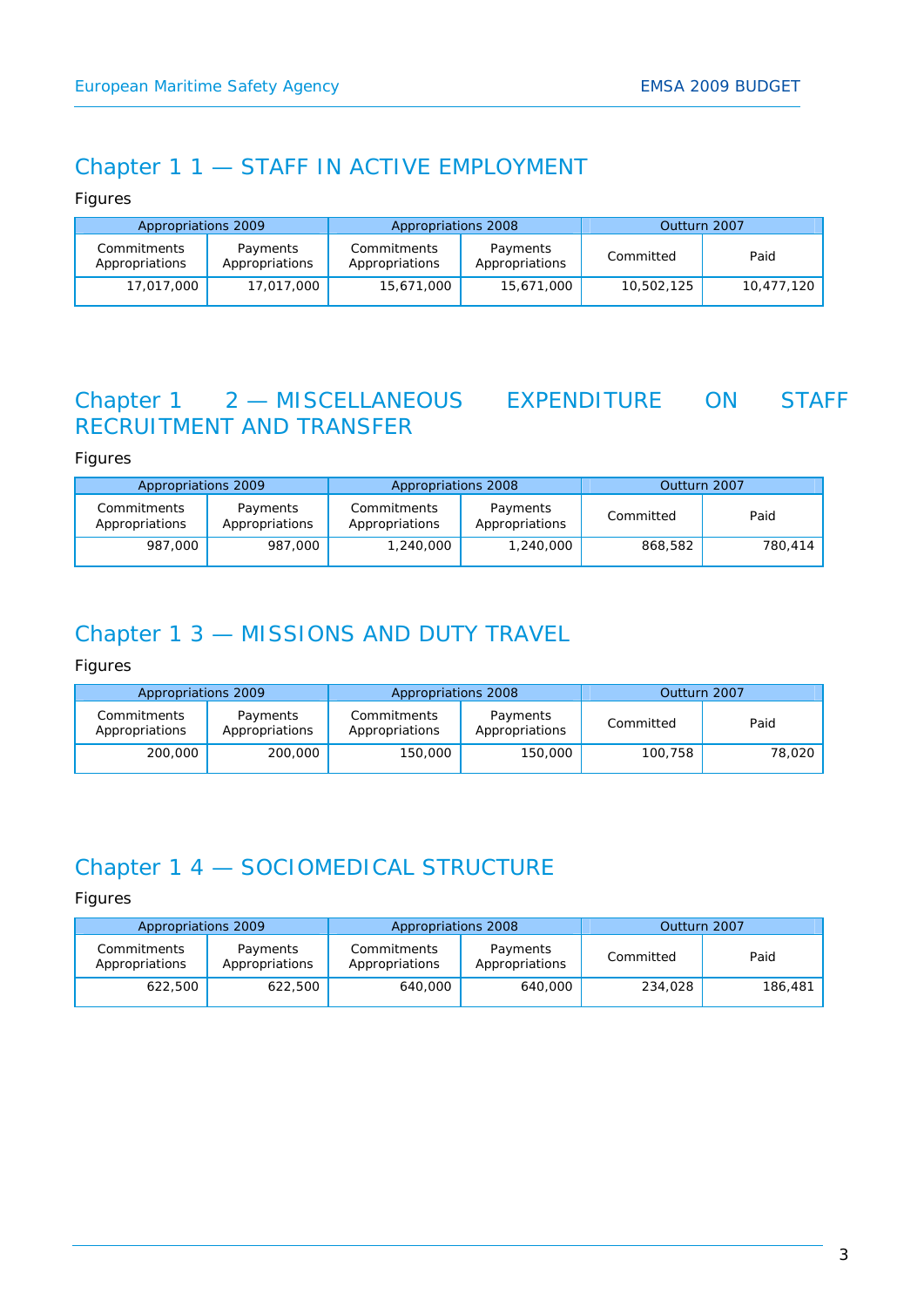# Chapter 1 6 — SOCIAL MEASURES

#### *Figures*

| Appropriations 2009           |                            | Appropriations 2008           |                            | Outturn 2007 |         |  |
|-------------------------------|----------------------------|-------------------------------|----------------------------|--------------|---------|--|
| Commitments<br>Appropriations | Payments<br>Appropriations | Commitments<br>Appropriations | Payments<br>Appropriations | Committed    | Paid    |  |
| 400,000                       | 400,000                    | 375,000                       | 375,000                    | 271,640      | 263,615 |  |

# Chapter 1 7 — ENTERTAINMENT AND REPRESENTATION

| Appropriations 2009           |                            | Appropriations 2008           |                            | Outturn 2007 |        |  |
|-------------------------------|----------------------------|-------------------------------|----------------------------|--------------|--------|--|
| Commitments<br>Appropriations | Payments<br>Appropriations | Commitments<br>Appropriations | Payments<br>Appropriations | Committed    | Paid   |  |
| 40,000                        | 40,000                     | 40,000                        | 40,000                     | 22,000       | 19,656 |  |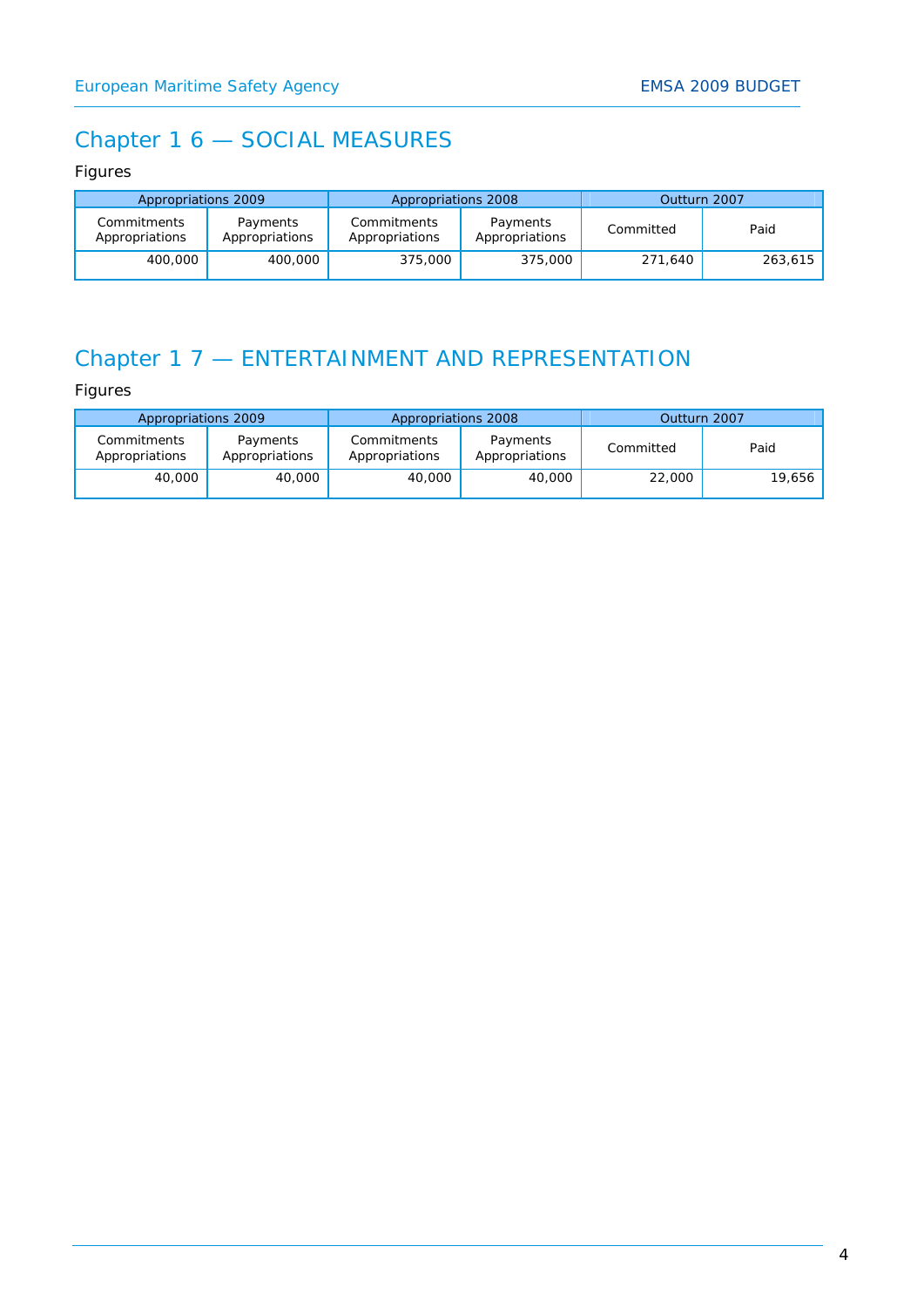## **TITLE 2 — BUILDINGS, EQUIPMENT AND MISCELLANEOUS OPERATING EXPENDITURE**

| <b>Title</b><br>Chapter | Heading                                                                                           |                              | Appropriations 2009       |                              | Appropriations 2008       | Outturn 2007 |           |
|-------------------------|---------------------------------------------------------------------------------------------------|------------------------------|---------------------------|------------------------------|---------------------------|--------------|-----------|
|                         |                                                                                                   | Commitment<br>Appropriations | Payment<br>Appropriations | Commitment<br>Appropriations | Payment<br>Appropriations | Committed    | Paid      |
| 20                      | <b>RENTAL</b><br><b>OF</b><br><b>BUILDINGS</b><br><b>ASSOCIATED</b><br><b>AND</b><br><b>COSTS</b> | 790,000                      | 790,000                   | 1,000,000                    | 1,000,000                 | 1,414,114    | 1,381,305 |
| 2 <sub>1</sub>          | <b>INFORMATION</b><br><b>TECHNOLOGY</b><br><b>PURCHASES</b>                                       | 1,872,500                    | 1,872,500                 | 900,000                      | 900,000                   | 1,278,440    | 186,782   |
| 2 <sub>2</sub>          | <b>MOVABLE</b><br><b>PROPERTY</b><br><b>ASSOCIATED</b><br><b>AND</b><br>COSTS                     | 110,000                      | 110,000                   | 390,000                      | 390,000                   | 71,506       | 67,612    |
| 23                      | <b>CURRENT</b><br>ADMINISTRATIVE<br><b>EXPENDITURE</b>                                            | 171,000                      | 171,000                   | 200,000                      | 200,000                   | 122,890      | 78,478    |
| 24                      | <b>POSTAGE</b><br><b>AND</b><br><b>TELECOMMUNICATIONS</b>                                         | 190,000                      | 190,000                   | 200,000                      | 200,000                   | 130,397      | 104,382   |
| 25                      | <b>EXPENDITURE</b><br><b>ON</b><br><b>FORMAL</b><br><b>AND</b><br><b>OTHER</b><br><b>MEETINGS</b> | 150,000                      | 150,000                   | 170,000                      | 170,000                   | 131,373      | 62,880    |
|                         | Title 2 - Total                                                                                   | 3,283,500                    | 3,283,500                 | 2,860,000                    | 2,860,000                 | 3,148,720    | 1,881,439 |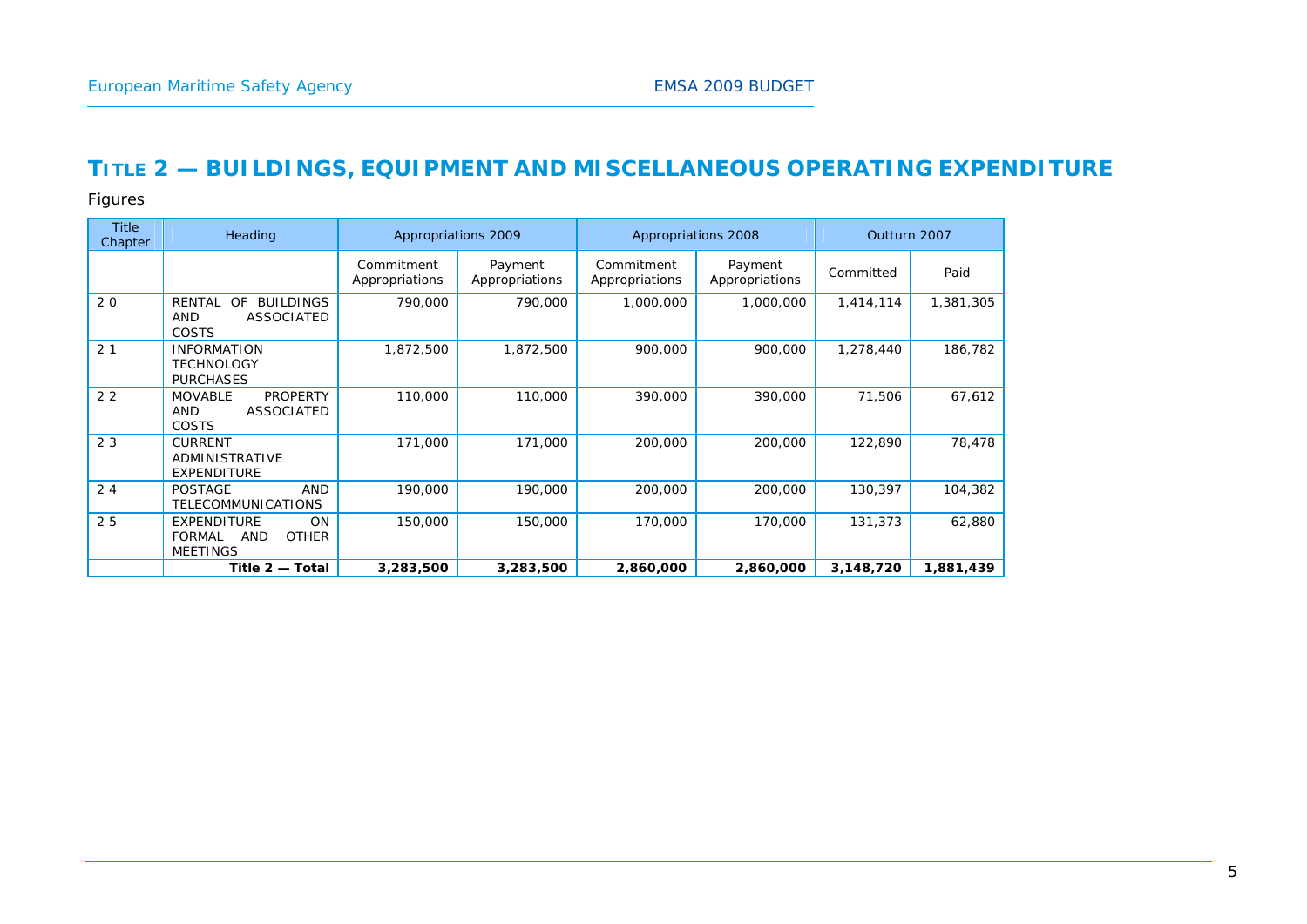## Chapter 2 0 — RENTAL OF BUILDINGS AND ASSOCIATED COSTS

#### *Figures*

| Appropriations 2009           |                            | Appropriations 2008                                         |           | Outturn 2007 |           |
|-------------------------------|----------------------------|-------------------------------------------------------------|-----------|--------------|-----------|
| Commitments<br>Appropriations | Payments<br>Appropriations | Commitments<br>Payments<br>Appropriations<br>Appropriations |           | Committed    | Paid      |
| 790,000                       | 790,000                    | 1,000,000                                                   | 1,000,000 | 1,414,114    | 1,381,305 |

## Chapter 2 1 — INFORMATION TECHNOLOGY PURCHASES

*Figures* 

| Appropriations 2009           |                            | Appropriations 2008           |                            | Outturn 2007 |         |
|-------------------------------|----------------------------|-------------------------------|----------------------------|--------------|---------|
| Commitments<br>Appropriations | Payments<br>Appropriations | Commitments<br>Appropriations | Payments<br>Appropriations | Committed    | Paid    |
| 1,872,500                     | 1,872,500                  | 900,000                       | 900,000                    | 1,278,440    | 186,782 |

# Chapter 2 2 — MOVABLE PROPERTY AND ASSOCIATED COSTS

*Figures* 

| Appropriations 2009           |                            | Appropriations 2008           |                            | Outturn 2007 |        |
|-------------------------------|----------------------------|-------------------------------|----------------------------|--------------|--------|
| Commitments<br>Appropriations | Payments<br>Appropriations | Commitments<br>Appropriations | Payments<br>Appropriations | Committed    | Paid   |
| 110,000                       | 110,000                    | 390,000                       | 390,000                    | 71.506       | 67,612 |

# Chapter 2 3 — CURRENT ADMINISTRATIVE EXPENDITURE

*Figures* 

| Appropriations 2009           |                            | Appropriations 2008           |                            | Outturn 2007 |        |
|-------------------------------|----------------------------|-------------------------------|----------------------------|--------------|--------|
| Commitments<br>Appropriations | Payments<br>Appropriations | Commitments<br>Appropriations | Payments<br>Appropriations |              | Paid   |
| 171,000                       | 171,000                    | 200,000                       | 200,000                    | 122,890      | 78,478 |

# Chapter 2 4 — POSTAGE AND TELECOMMUNICATIONS

*Figures* 

| Appropriations 2009           |                            | Appropriations 2008           |                                         | Outturn 2007 |         |
|-------------------------------|----------------------------|-------------------------------|-----------------------------------------|--------------|---------|
| Commitments<br>Appropriations | Payments<br>Appropriations | Commitments<br>Appropriations | Payments<br>Committed<br>Appropriations |              | Paid    |
| 190,000                       | 190,000                    | 200,000                       | 200,000                                 | 130,397      | 104,382 |

## Chapter 2 5 — EXPENDITURE ON FORMAL AND OTHER MEETINGS

| Appropriations 2009           |                            | Appropriations 2008           |                            | Outturn 2007 |        |
|-------------------------------|----------------------------|-------------------------------|----------------------------|--------------|--------|
| Commitments<br>Appropriations | Payments<br>Appropriations | Commitments<br>Appropriations | Payments<br>Appropriations | Committed    | Paid   |
| 150,000                       | 150,000                    | 170,000                       | 170,000                    | 131,373      | 62,880 |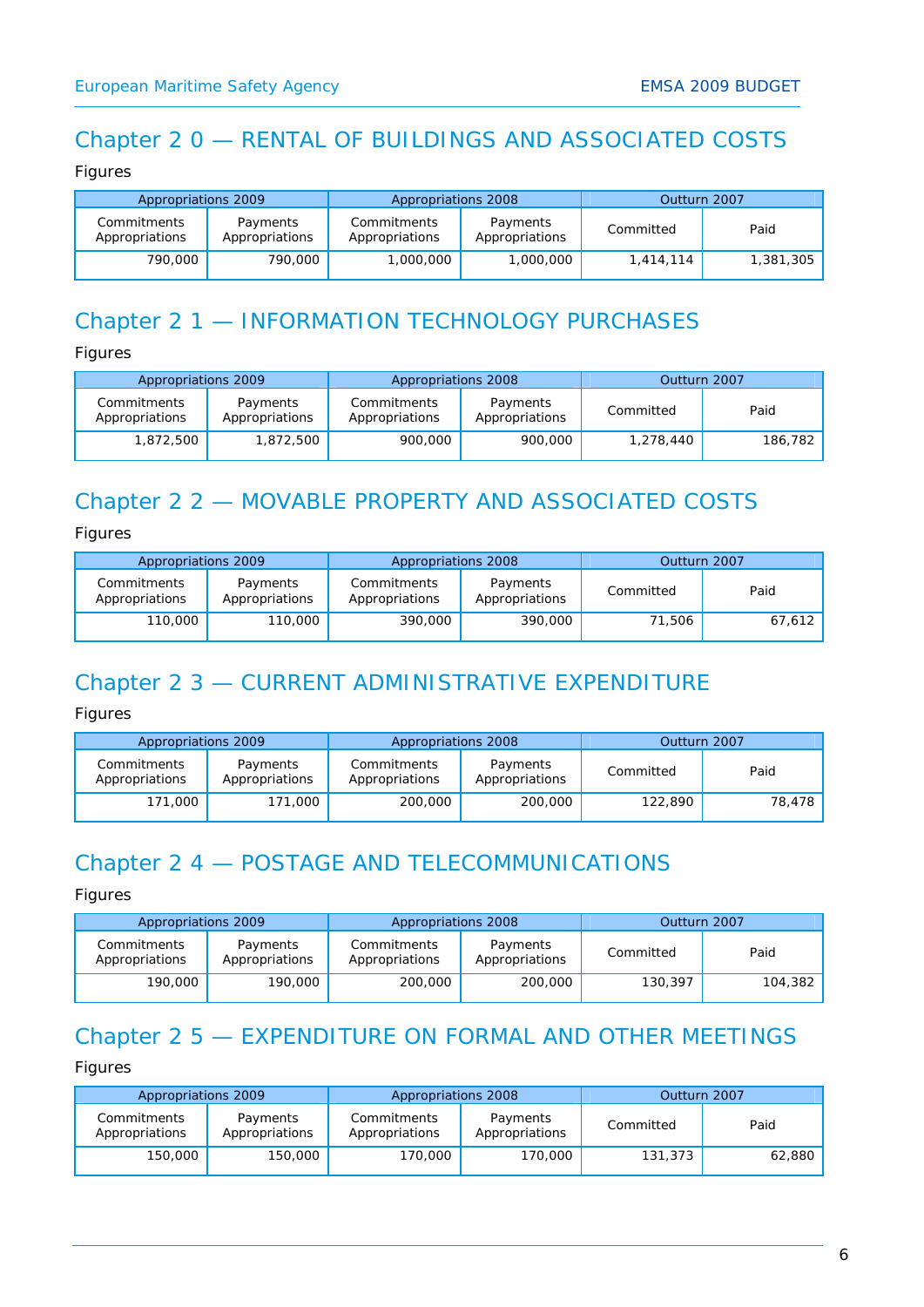### Title 3 — OPERATIONAL EXPENDITURE

| <b>Title</b><br>Chapter | Heading                                               | Appropriations 2009<br>Appropriations 2008 |                           |                              |                           | Outturn 2007 |            |
|-------------------------|-------------------------------------------------------|--------------------------------------------|---------------------------|------------------------------|---------------------------|--------------|------------|
|                         |                                                       | Commitment<br>Appropriations               | Payment<br>Appropriations | Commitment<br>Appropriations | Payment<br>Appropriations | Committed    | Paid       |
| 3 <sub>1</sub>          | DEVELOPMENT OF DATABASES                              | 2,935,607                                  | 2,743,100                 | 3 200 000                    | 3 440 000                 | 1,333,173    | 923,827    |
| 3 <sub>2</sub>          | <b>AND</b><br><b>INFORMATION</b><br>COMMUNICATION     | 170,000                                    | 170,000                   | 200 000                      | 200 000                   | 76,557       | 60,544     |
| 33                      | MEETINGS IN CONNECTION WITH<br>OPERATIONAL ACTIVITIES | 1,025,000                                  | 1,150,000                 | 785 000                      | 785 000                   | 973,185      | 852,511    |
| 34                      | <b>TRANSLATION COSTS</b>                              | 300,000                                    | 300,000                   | 200 000                      | 200 000                   | 130,000      | 91,143     |
| 35                      | <b>STUDIES</b>                                        | 400,000                                    | 500,000                   | 900 000                      | 000 000                   | 826,633      | 1,193,580  |
| 36                      | MISSION EXPENSES LINKED TO<br><b>MARITIME AFFAIRS</b> | 770,000                                    | 770,000                   | 700 000                      | 700 000                   | 677.204      | 702.642    |
| 37                      | TRAINING LINKED TO MARITIME<br><b>AFFAIRS</b>         | 660,000                                    | 660,000                   | 650 000                      | 650 000                   | 135,431      | 156,402    |
| 38                      | ANTI-POLLUTION MEASURES                               | 18,900,000                                 | 22,100,000                | 18 000 000                   | 20 250 000                | 23,979,706   | 15,314,262 |
| 39                      | L.R.I.T.                                              | 1,174,393                                  | 2,906,900                 | 4 591 879                    | 2 0 2 6 8 6 6             |              |            |
|                         | Title 3 - Total                                       | 26,335,000                                 | 31,300,000                | 29,226,879                   | 29,251,866                | 28,131,888   | 19,294,910 |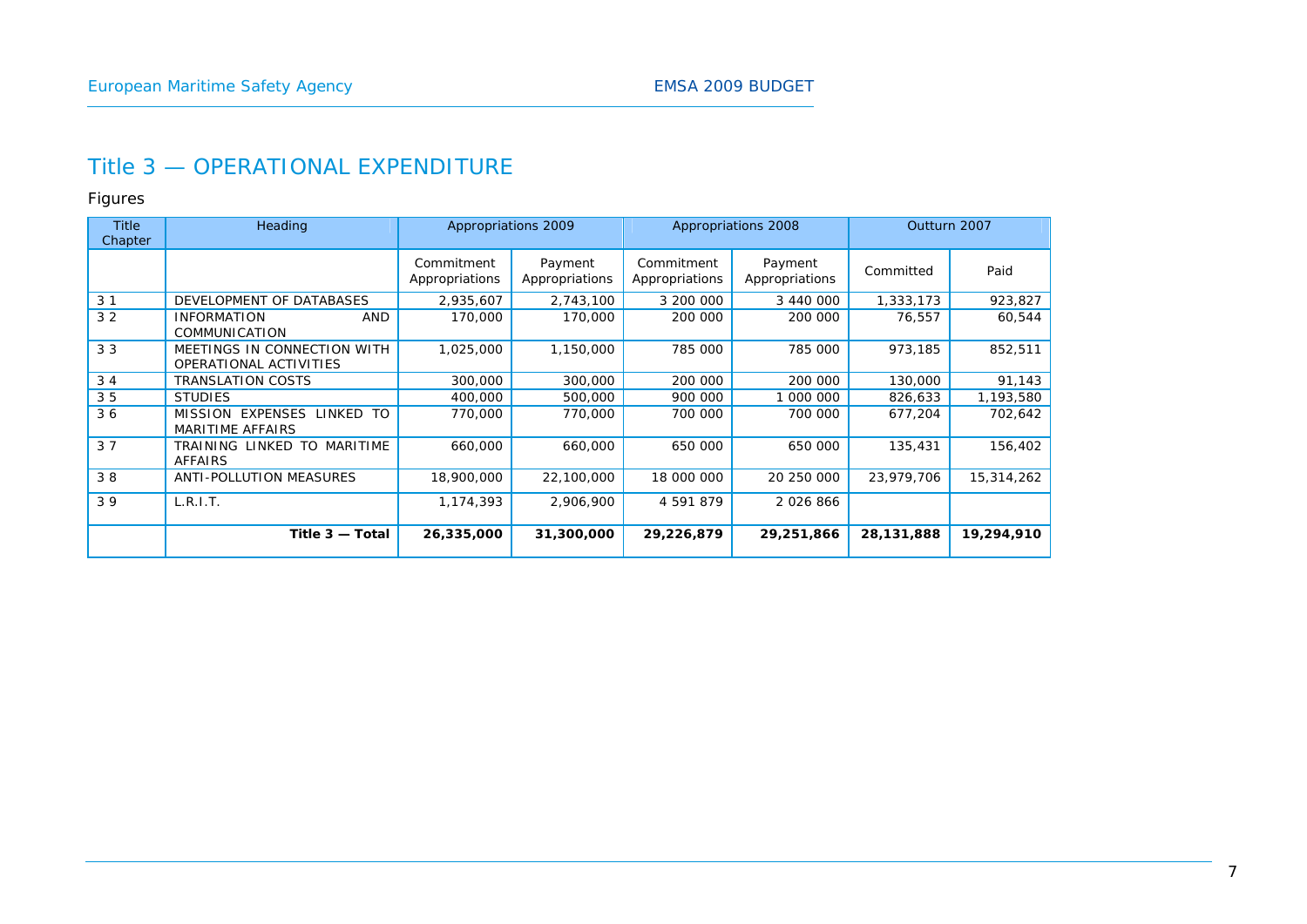# Chapter 3 1 — DEVELOPMENT OF DATABASES

*Figures* 

| Appropriations 2009           |                            | Appropriations 2008           |                            | Outturn 2007 |         |
|-------------------------------|----------------------------|-------------------------------|----------------------------|--------------|---------|
| Commitments<br>Appropriations | Payments<br>Appropriations | Commitments<br>Appropriations | Payments<br>Appropriations | Committed    | Paid    |
| 2,935,607                     | 2,743,100                  | 3,200,000                     | 3,440,000                  | 1,333,173    | 923,827 |

## Chapter 3 2 — INFORMATION AND PUBLISHING

*Figures* 

| Appropriations 2009           |                            | Appropriations 2008           |                            | Outturn 2007 |        |
|-------------------------------|----------------------------|-------------------------------|----------------------------|--------------|--------|
| Commitments<br>Appropriations | Payments<br>Appropriations | Commitments<br>Appropriations | Payments<br>Appropriations | Committed    | Paid   |
| 170,000,                      | 170,000                    | 200,000                       | 200,000                    | 76,557       | 60,544 |

# Chapter 3 3 — MEETINGS IN CONNECTION WITH OPERATIONAL **ACTIVITIES**

*Figures* 

| Appropriations 2009           |                            | Appropriations 2008           |                            | Outturn 2007 |         |
|-------------------------------|----------------------------|-------------------------------|----------------------------|--------------|---------|
| Commitments<br>Appropriations | Payments<br>Appropriations | Commitments<br>Appropriations | Payments<br>Appropriations | Committed    | Paid    |
| 1,025,000                     | ,150,000                   | 785,000                       | 785,000                    | 973,185      | 852,511 |

# Chapter 3 4 — TRANSLATION COSTS

*Figures* 

| Appropriations 2009           |                            | Appropriations 2008           |                            | Outturn 2007 |        |
|-------------------------------|----------------------------|-------------------------------|----------------------------|--------------|--------|
| Commitments<br>Appropriations | Payments<br>Appropriations | Commitments<br>Appropriations | Payments<br>Appropriations | Committed    | Paid   |
| 300,000                       | 300,000                    | 200,000                       | 200,000                    | 130,000      | 91.143 |

# Chapter 3 5 — STUDIES

*Figures* 

| Appropriations 2009           |                            | Appropriations 2008           |                            | Outturn 2007 |           |
|-------------------------------|----------------------------|-------------------------------|----------------------------|--------------|-----------|
| Commitments<br>Appropriations | Payments<br>Appropriations | Commitments<br>Appropriations | Payments<br>Appropriations |              | Paid      |
| 400,000                       | 500,000                    | 900,000                       | 1,000,000                  | 826,633      | 1,193,580 |

# Chapter 3 6 — MISSION EXPENSES LINKED TO MARITIME AFFAIRS

| Appropriations 2009           |                            | Appropriations 2008           |                            | Outturn 2007 |         |
|-------------------------------|----------------------------|-------------------------------|----------------------------|--------------|---------|
| Commitments<br>Appropriations | Payments<br>Appropriations | Commitments<br>Appropriations | Payments<br>Appropriations | Committed    | Paid    |
| 770,000                       | 770,000                    | 700,000                       | 700,000                    | 677,204      | 702,642 |